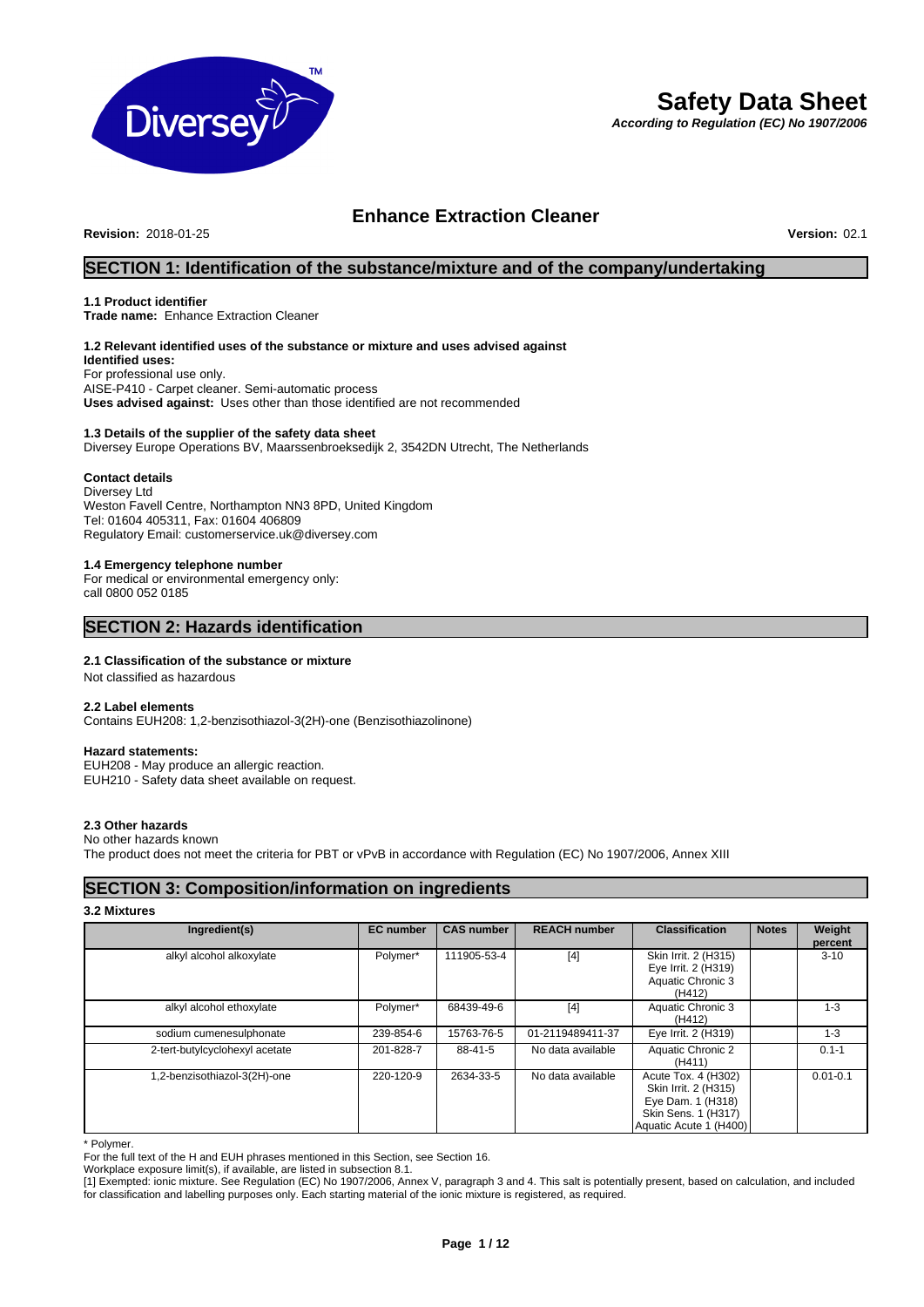[2] Exempted: included in Annex IV of Regulation (EC) No 1907/2006.

[3] Exempted: Annex V of Regulation (EC) No 1907/2006.

[4] Exempted: polymer. See Article 2(9) of Regulation (EC) No 1907/2006.

# **SECTION 4: First aid measures**

| 4.1 Description of first aid measures                           |                                                                                                                         |
|-----------------------------------------------------------------|-------------------------------------------------------------------------------------------------------------------------|
| Inhalation:                                                     | Get medical attention or advice if you feel unwell.                                                                     |
| <b>Skin contact:</b>                                            | If skin irritation occurs: Get medical advice or attention. Wash skin with plenty of lukewarm, gently<br>flowing water. |
| Eye contact:                                                    | If irritation occurs and persists, get medical attention. Rinse cautiously with water for several<br>minutes.           |
| Ingestion:                                                      | Get medical attention or advice if you feel unwell. Immediately drink 1 glass of water. Rinse mouth.                    |
| Self-protection of first aider:                                 | Consider personal protective equipment as indicated in subsection 8.2.                                                  |
| 4.2 Most important symptoms and effects, both acute and delayed |                                                                                                                         |

**Inhalation:** The Moknown effects or symptoms in normal use. **Skin contact:** No known effects or symptoms in normal use. **Eye contact:** No known effects or symptoms in normal use.<br> **Ingestion:** No known effects or symptoms in normal use. **Ingestion:** No known effects or symptoms in normal use.

# **4.3 Indication of any immediate medical attention and special treatment needed**

No information available on clinical testing and medical monitoring. Specific toxicological information on substances, if available, can be found in section 11.

# **SECTION 5: Firefighting measures**

### **5.1 Extinguishing media**

Carbon dioxide. Dry powder. Water spray jet. Fight larger fires with water spray jet or alcohol-resistant foam.

# **5.2 Special hazards arising from the substance or mixture**

No special hazards known.

### **5.3 Advice for firefighters**

As in any fire, wear self contained breathing apparatus and suitable protective clothing including gloves and eye/face protection.

# **SECTION 6: Accidental release measures**

### **6.1 Personal precautions, protective equipment and emergency procedures**

No special measures required.

### **6.2 Environmental precautions**

Do not allow to enter drainage system, surface or ground water. Dilute with plenty of water.

### **6.3 Methods and material for containment and cleaning up**

Absorb with liquid-binding material (sand, diatomite, universal binders, sawdust).

### **6.4 Reference to other sections**

For personal protective equipment see subsection 8.2. For disposal considerations see section 13.

# **SECTION 7: Handling and storage**

### **7.1 Precautions for safe handling**

**Measures to prevent fire and explosions:** No special precautions required.

### **Measures required to protect the environment:**

For environmental exposure controls see subsection 8.2.

### **Advices on general occupational hygiene:**

Handle in accordance with good industrial hygiene and safety practice. Keep away from food, drink and animal feeding stuffs. Do not mix with other products unless adviced by Diversey.

### **7.2 Conditions for safe storage, including any incompatibilities**

# Store in accordance with local and national regulations. Keep only in original container.

For conditions to avoid see subsection 10.4. For incompatible materials see subsection 10.5.

### **7.3 Specific end use(s)**

No specific advice for end use available.

# **SECTION 8: Exposure controls/personal protection**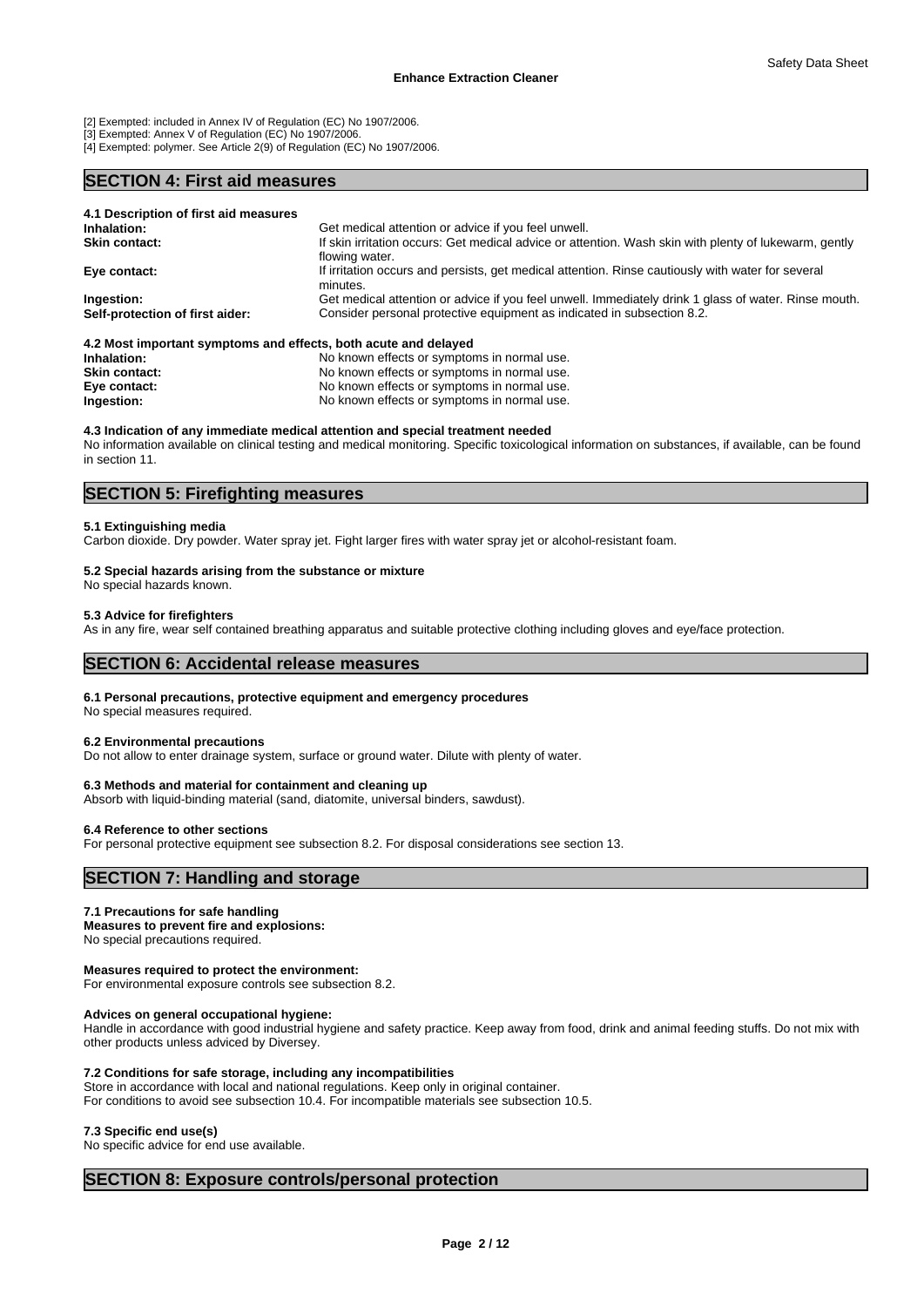### **8.1 Control parameters Workplace exposure limits**

Air limit values, if available:

Biological limit values, if available:

Recommended monitoring procedures, if available:

Additional exposure limits under the conditions of use, if available:

# **DNEL/DMEL and PNEC values**

**Human exposure** DNEL oral exposure - Consumer (mg/kg bw)

| Ingredient(s)                  | <b>Short term - Local</b><br>effects | Short term - Systemic<br>effects | Long term - Local<br>effects | Long term - Systemic<br>effects |
|--------------------------------|--------------------------------------|----------------------------------|------------------------------|---------------------------------|
| alkyl alcohol alkoxylate       | No data available                    | No data available                | No data available            | No data available               |
| alkyl alcohol ethoxylate       | No data available                    | No data available                | No data available            | No data available               |
| sodium cumenesulphonate        |                                      |                                  |                              | 3.8                             |
| 2-tert-butylcyclohexyl acetate | No data available                    | No data available                | No data available            | No data available               |
| 1.2-benzisothiazol-3(2H)-one   |                                      |                                  |                              |                                 |

DNEL dermal exposure - Worker

| Ingredient(s)                  | <b>Short term - Local</b><br>effects | <b>Short term - Systemic</b><br>effects (mg/kg bw) | Long term - Local<br>effects | Long term - Systemic<br>effects (mg/kg bw) |
|--------------------------------|--------------------------------------|----------------------------------------------------|------------------------------|--------------------------------------------|
| alkyl alcohol alkoxylate       | No data available                    | No data available                                  | No data available            | No data available                          |
| alkyl alcohol ethoxylate       | No data available                    | No data available                                  | No data available            | No data available                          |
| sodium cumenesulphonate        |                                      |                                                    |                              |                                            |
| 2-tert-butylcyclohexyl acetate | No data available                    | No data available                                  | No data available            | No data available                          |
| 1.2-benzisothiazol-3(2H)-one   |                                      |                                                    |                              |                                            |

# DNEL dermal exposure - Consumer

| Ingredient(s)                  | Short term - Local<br>effects | <b>Short term - Systemic</b><br>effects (mg/kg bw) | Long term - Local<br>effects | Long term - Systemic  <br>effects (mg/kg bw) |
|--------------------------------|-------------------------------|----------------------------------------------------|------------------------------|----------------------------------------------|
| alkyl alcohol alkoxylate       | No data available             | No data available                                  | No data available            | No data available                            |
| alkyl alcohol ethoxylate       | No data available             | No data available                                  | No data available            | No data available                            |
| sodium cumenesulphonate        |                               |                                                    |                              | 3.8                                          |
| 2-tert-butylcyclohexyl acetate | No data available             | No data available                                  | No data available            | No data available                            |
| .2-benzisothiazol-3(2H)-one    |                               |                                                    |                              |                                              |

### DNEL inhalatory exposure - Worker (mg/m<sup>3</sup>  $)$

| Ingredient(s)                  | <b>Short term - Local</b><br>effects | <b>Short term - Systemic</b><br>effects | Long term - Local<br>effects | Long term - Systemic<br>effects |
|--------------------------------|--------------------------------------|-----------------------------------------|------------------------------|---------------------------------|
| alkyl alcohol alkoxylate       | No data available                    | No data available                       | No data available            | No data available               |
| alkyl alcohol ethoxylate       | No data available                    | No data available                       | No data available            | No data available               |
| sodium cumenesulphonate        |                                      |                                         |                              | 3.8                             |
| 2-tert-butylcyclohexyl acetate | No data available                    | No data available                       | No data available            | No data available               |
| 1,2-benzisothiazol-3(2H)-one   |                                      |                                         |                              |                                 |

DNEL inhalatory exposure - Consumer (mg/m<sup>3</sup>)

| Ingredient(s)                  | <b>Short term - Local</b><br>effects | <b>Short term - Systemic</b><br>effects | Long term - Local<br>effects | Long term - Systemic  <br>effects |
|--------------------------------|--------------------------------------|-----------------------------------------|------------------------------|-----------------------------------|
| alkyl alcohol alkoxylate       | No data available                    | No data available                       | No data available            | No data available                 |
| alkyl alcohol ethoxylate       | No data available                    | No data available                       | No data available            | No data available                 |
| sodium cumenesulphonate        |                                      |                                         |                              | 13.2                              |
| 2-tert-butylcyclohexyl acetate | No data available                    | No data available                       | No data available            | No data available                 |
| .2-benzisothiazol-3(2H)-one    |                                      |                                         |                              |                                   |

 $)$ 

# **Environmental exposure**

| Environmental exposure - PNEC |   |  |  |
|-------------------------------|---|--|--|
|                               | . |  |  |

| Ingredient(s)                  |                   | Surface water, fresh Surface water, marine | Intermittent (mg/l) | Sewage treatment  |
|--------------------------------|-------------------|--------------------------------------------|---------------------|-------------------|
|                                | (mq/l)            | (mq/l)                                     |                     | plant (mg/l)      |
| alkyl alcohol alkoxylate       | No data available | No data available                          | No data available   | No data available |
| alkyl alcohol ethoxylate       | No data available | No data available                          | No data available   | No data available |
| sodium cumenesulphonate        | 0.23              |                                            | 2.3                 | 100               |
| 2-tert-butylcyclohexyl acetate | No data available | No data available                          | No data available   | No data available |
| 1,2-benzisothiazol-3(2H)-one   |                   |                                            |                     |                   |

Environmental exposure - PNEC, continued

| Ingredient(s)            | <b>Sediment, freshwater</b> <i>I</i><br>(mg/kg) | Sediment, marine<br>(mg/kg) | Soil (mg/kg)      | Air (mg/m <sup>3</sup> ) |
|--------------------------|-------------------------------------------------|-----------------------------|-------------------|--------------------------|
| alkyl alcohol alkoxylate | No data available                               | No data available           | No data available | No data available        |
| alkyl alcohol ethoxylate | No data available                               | No data available           | No data available | No data available        |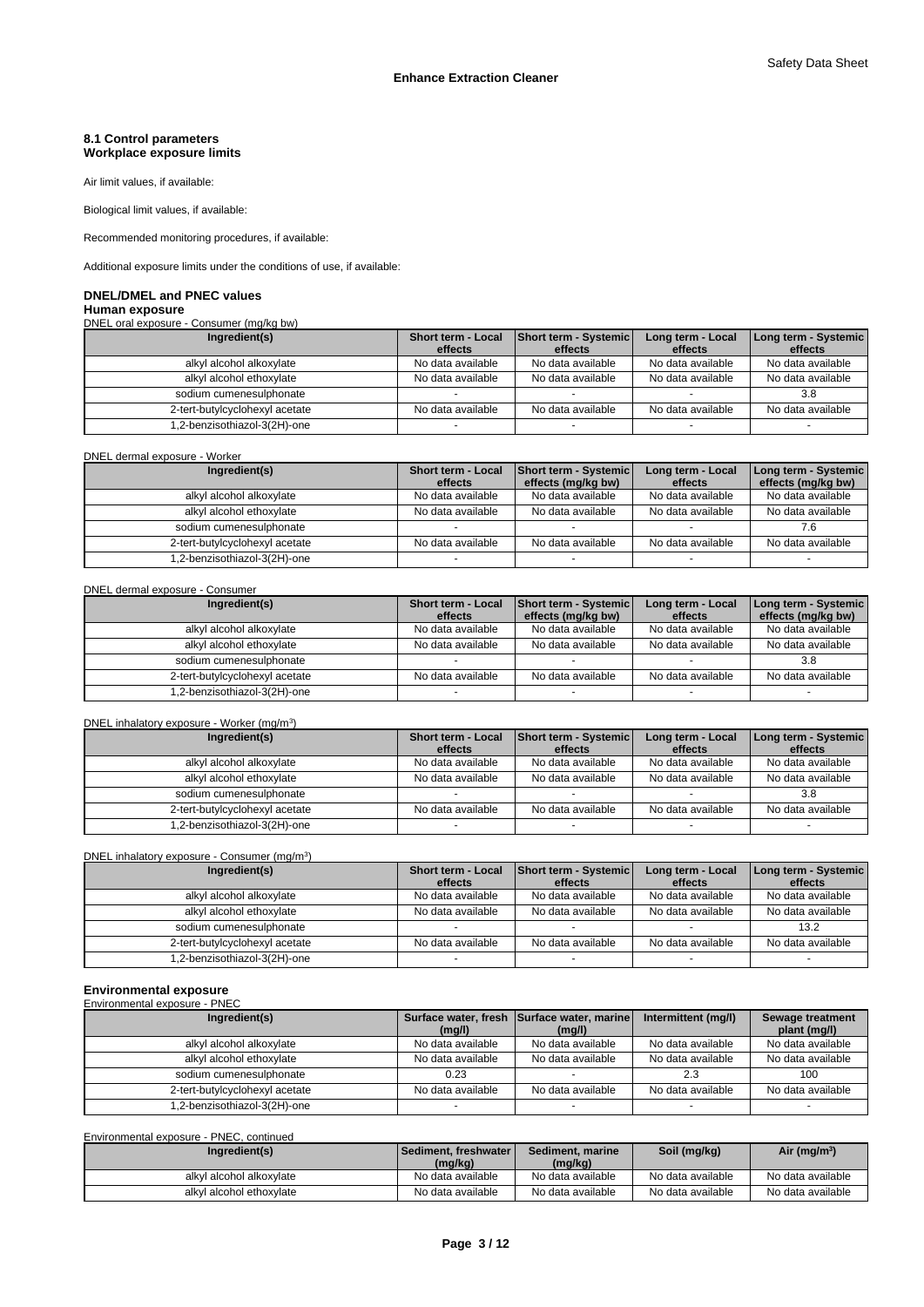| sodium cumenesulphonate        |                   |                   |                   |                   |
|--------------------------------|-------------------|-------------------|-------------------|-------------------|
| 2-tert-butylcyclohexyl acetate | No data available | No data available | No data available | No data available |
| 1,2-benzisothiazol-3(2H)-one   |                   |                   |                   |                   |

### **8.2 Exposure controls**

*The following information applies for the uses indicated in subsection 1.2 of the Safety Data Sheet. If available, please refer to the product information sheet for application and handling instructions. Normal use conditions are assumed for this section.*

*Recommended safety measures for handling the undiluted product:*

| Appropriate engineering controls:<br>Appropriate organisational controls: | No special requirements under normal use conditions.<br>Avoid direct contact and/or splashes where possible. Train personnel.                              |
|---------------------------------------------------------------------------|------------------------------------------------------------------------------------------------------------------------------------------------------------|
| Personal protective equipment                                             |                                                                                                                                                            |
| Eye / face protection:                                                    | Safety glasses are not normally required. However, their use is recommended in those cases<br>where splashes may occur when handling the product (EN 166). |
| Hand protection:                                                          | No special requirements under normal use conditions.                                                                                                       |
| <b>Body protection:</b>                                                   | No special requirements under normal use conditions.                                                                                                       |
| <b>Respiratory protection:</b>                                            | No special requirements under normal use conditions.                                                                                                       |

**Environmental exposure controls:** No special requirements under normal use conditions.

# **SECTION 9: Physical and chemical properties**

**9.1 Information on basic physical and chemical properties Information in this section refers to the product, unless it is specifically stated that substance data is listed**

**Method / remark**

**Physical State:** Liquid **Colour:** Clear, Pale, Yellow **Odour:** Slightly perfumed **Odour threshold:** Not applicable  $pH: ~ 8$  (neat) **Melting point/freezing point (°C):** Not determined Not relevant to classification of this product **Initial boiling point and boiling range (°C):** Not determined

Substance data, boiling point

| Ingredient(s)                  | Value<br>$(^{\circ}C)$ | <b>Method</b> | Atmospheric pressure<br>(hPa) |  |
|--------------------------------|------------------------|---------------|-------------------------------|--|
| alkyl alcohol alkoxylate       | No data available      |               |                               |  |
| alkyl alcohol ethoxylate       | No data available      |               |                               |  |
| sodium cumenesulphonate        | No data available      |               |                               |  |
| 2-tert-butylcyclohexyl acetate | No data available      |               |                               |  |
| 1,2-benzisothiazol-3(2H)-one   | No data available      |               |                               |  |

*( UN Manual of Tests and Criteria, section 32, L.2 )* **Flash point (°C):** Not applicable. **Sustained combustion:** Not applicable. **Evaporation rate:** Not determined **Flammability (solid, gas):** Not determined **Upper/lower flammability limit (%):** Not determined

Substance data, flammability or explosive limits, if available:

### **Method / remark**

**Method / remark**

**Vapour pressure:** Not determined

Substance data, vapour pressure

| Ingredient(s)                  | Value<br>(Pa)     | <b>Method</b>    | Temperature<br>(°C) |
|--------------------------------|-------------------|------------------|---------------------|
| alkyl alcohol alkoxylate       | No data available |                  |                     |
| alkyl alcohol ethoxylate       | < 10              | Method not given | 20                  |
| sodium cumenesulphonate        | No data available |                  |                     |
| 2-tert-butylcyclohexyl acetate | No data available |                  |                     |
| 1,2-benzisothiazol-3(2H)-one   | No data available |                  |                     |

**Vapour density:** Not determined **Relative density:** ≈1.03(20°C) **Method / remark**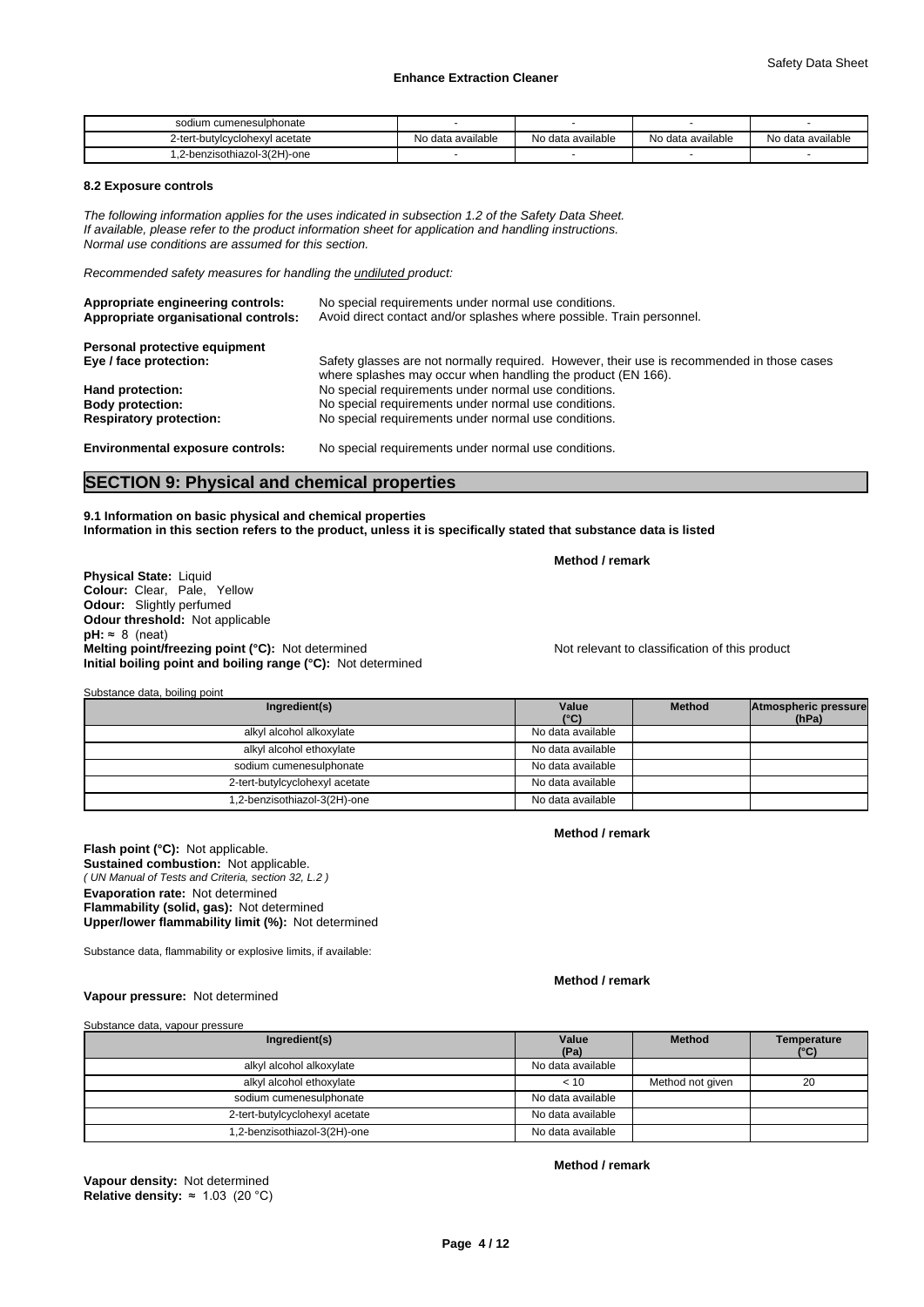# **Solubility in / Miscibility with Water:** Fully miscible

### Substance data, solubility in water

| Ingredient(s)                  | Value             | <b>Method</b>    | Temperature   |
|--------------------------------|-------------------|------------------|---------------|
|                                | (g/l)             |                  | $(^{\circ}C)$ |
| alkyl alcohol alkoxylate       | No data available |                  |               |
| alkyl alcohol ethoxylate       | Soluble           | Method not given |               |
| sodium cumenesulphonate        | 493 Soluble       | Method not given | 20            |
| 2-tert-butylcyclohexyl acetate | No data available |                  |               |
| .2-benzisothiazol-3(2H)-one    | No data available |                  |               |

Substance data, partition coefficient n-octanol/water (log Kow): see subsection 12.3

**Method / remark**

**Decomposition temperature:** Not applicable. **Autoignition temperature:** Not determined **Viscosity:** Not determined **Explosive properties:** Not explosive. **Oxidising properties:** Not oxidising.

**9.2 Other information<br>Surface tension (N/m):** Not determined **Corrosion to metals:** Not corrosive

Substance data, dissociation constant, if available:

# **SECTION 10: Stability and reactivity**

### **10.1 Reactivity**

No reactivity hazards known under normal storage and use conditions.

### **10.2 Chemical stability**

Stable under normal storage and use conditions.

### **10.3 Possibility of hazardous reactions**

No hazardous reactions known under normal storage and use conditions.

### **10.4 Conditions to avoid**

None known under normal storage and use conditions.

### **10.5 Incompatible materials**

None known under normal use conditions.

# **10.6 Hazardous decomposition products**

None known under normal storage and use conditions.

# **SECTION 11: Toxicological information**

### **11.1 Information on toxicological effects**

No data is available on the mixture.

Substance data, where relevant and available, are listed below:.

### **Acute toxicity** Acute oral toxicity

| Ingredient(s)                  | Endpoint  | Value                | <b>Species</b> | <b>Method</b>    | <b>Exposure</b> |
|--------------------------------|-----------|----------------------|----------------|------------------|-----------------|
|                                |           | (mg/kg)              |                |                  | time (h)        |
| alkyl alcohol alkoxylate       | $LD_{50}$ | > 2000               | Rat            | Method not given |                 |
| alkyl alcohol ethoxylate       | $LD_{50}$ | > 2000               | Rat            | Method not given |                 |
| sodium cumenesulphonate        | $LD_{50}$ | >7000                | Rat            | Method not given |                 |
| 2-tert-butylcyclohexyl acetate |           | No data<br>available |                |                  |                 |
| .2-benzisothiazol-3(2H)-one    | $LD_{50}$ | > 2000               | Rat            |                  |                 |

Acute dermal toxicity

| Ingredient(s)            | Endpoint | Value<br>(mg/kg) | <b>Species</b> | <b>Method</b> | <b>Exposure</b><br>time (h) |
|--------------------------|----------|------------------|----------------|---------------|-----------------------------|
| alkyl alcohol alkoxylate |          | No data          |                |               |                             |
|                          |          | available        |                |               |                             |
| alkyl alcohol ethoxylate |          | No data          |                |               |                             |

Not relevant to classification of this product Weight of evidence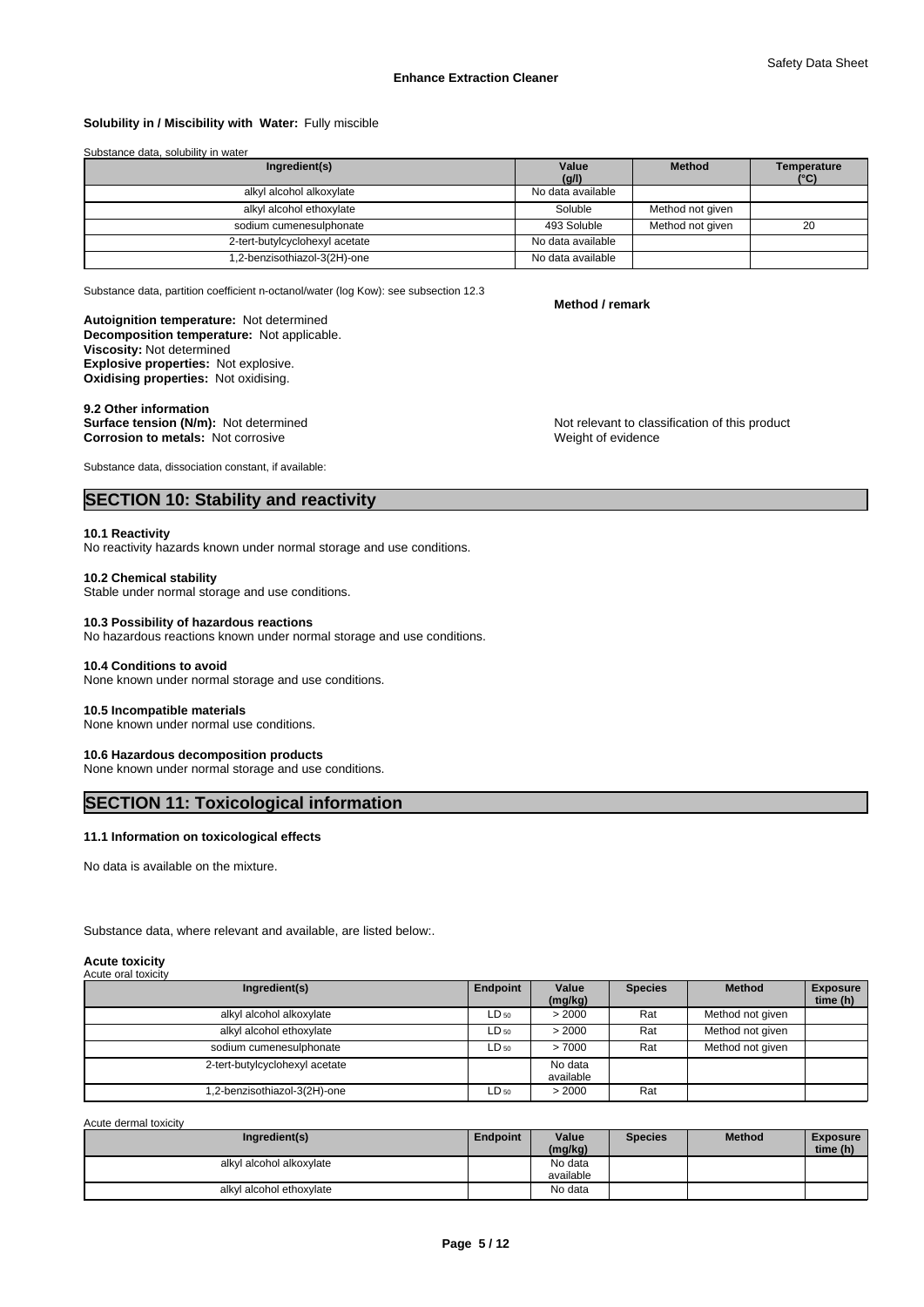|                                |           | available            |        |                   |  |
|--------------------------------|-----------|----------------------|--------|-------------------|--|
| sodium cumenesulphonate        | LD 50     | > 2000               | Rabbit | Method not given  |  |
| 2-tert-butylcyclohexyl acetate |           | No data<br>available |        |                   |  |
|                                |           |                      |        |                   |  |
| 1,2-benzisothiazol-3(2H)-one   | $LD_{50}$ | > 2000               | Rat    | OECD 402 (EU B.3) |  |

Acute inhalative toxicity

| Ingredient(s)                  | Endpoint  | Value<br>(mg/l)                          | <b>Species</b> | <b>Method</b> | <b>Exposure</b><br>time (h) |
|--------------------------------|-----------|------------------------------------------|----------------|---------------|-----------------------------|
| alkyl alcohol alkoxylate       |           | No data<br>available                     |                |               |                             |
| alkyl alcohol ethoxylate       |           | No data<br>available                     |                |               |                             |
| sodium cumenesulphonate        | $LC_{50}$ | $> 5$ (mist) No<br>mortality<br>observed | Rat            | Read across   | 3.87                        |
| 2-tert-butylcyclohexyl acetate |           | No data<br>available                     |                |               |                             |
| .2-benzisothiazol-3(2H)-one    |           | No data<br>available                     |                |               |                             |

# **Irritation and corrosivity** Skin irritation and corrosivity

| <u>UNII IIIIIAIIUII AHU CUHUSIVIIV</u> |                   |                |                    |                      |
|----------------------------------------|-------------------|----------------|--------------------|----------------------|
| Ingredient(s)                          | Result            | <b>Species</b> | <b>Method</b>      | <b>Exposure time</b> |
| alkyl alcohol alkoxylate               | Irritant          | Rabbit         | OECD 404 (EU B.4)  |                      |
| alkyl alcohol ethoxylate               | Not irritant      | Rabbit         | Non quideline test |                      |
| sodium cumenesulphonate                | Not irritant      | Rabbit         | OECD 404 (EU B.4)  |                      |
| 2-tert-butylcyclohexyl acetate         | No data available |                |                    |                      |
| 1,2-benzisothiazol-3(2H)-one           | Corrosive         |                |                    |                      |

## Eye irritation and corrosivity

| Ingredient(s)                  | <b>Result</b>                | <b>Species</b> | <b>Method</b>      | <b>Exposure time</b> |
|--------------------------------|------------------------------|----------------|--------------------|----------------------|
| alkyl alcohol alkoxylate       | Irritant                     | Rabbit         | OECD 405 (EU B.5)  |                      |
| alkyl alcohol ethoxylate       | Not corrosive or<br>irritant | Rabbit         | Non quideline test |                      |
| sodium cumenesulphonate        | Irritant                     | Rabbit         | OECD 405 (EU B.5)  |                      |
| 2-tert-butylcyclohexyl acetate | No data available            |                |                    |                      |
| 1,2-benzisothiazol-3(2H)-one   | No data available            |                |                    |                      |

Respiratory tract irritation and corrosivity

| Ingredient(s)                  | Result            | <b>Species</b> | <b>Method</b> | <b>Exposure time</b> |
|--------------------------------|-------------------|----------------|---------------|----------------------|
| alkyl alcohol alkoxylate       | No data available |                |               |                      |
| alkyl alcohol ethoxylate       | No data available |                |               |                      |
| sodium cumenesulphonate        | No data available |                |               |                      |
| 2-tert-butylcyclohexyl acetate | No data available |                |               |                      |
| 1,2-benzisothiazol-3(2H)-one   | No data available |                |               |                      |

| <b>Sensitisation</b><br>Sensitisation by skin contact |                   |                |                                    |                   |
|-------------------------------------------------------|-------------------|----------------|------------------------------------|-------------------|
| Ingredient(s)                                         | <b>Result</b>     | <b>Species</b> | <b>Method</b>                      | Exposure time (h) |
| alkyl alcohol alkoxylate                              | No data available |                |                                    |                   |
| alkyl alcohol ethoxylate                              | Not sensitising   |                | Method not given                   |                   |
| sodium cumenesulphonate                               | Not sensitising   | Guinea pig     | OECD 406 (EU B.6) /<br><b>GPMT</b> |                   |
| 2-tert-butylcyclohexyl acetate                        | No data available |                |                                    |                   |
| 1,2-benzisothiazol-3(2H)-one                          | Sensitising       | Guinea pig     |                                    |                   |

Sensitisation by inhalation

| Ingredient(s)                  | Result            | <b>Species</b> | <b>Method</b> | <b>Exposure time</b> |
|--------------------------------|-------------------|----------------|---------------|----------------------|
| alkyl alcohol alkoxylate       | No data available |                |               |                      |
| alkyl alcohol ethoxylate       | No data available |                |               |                      |
| sodium cumenesulphonate        | No data available |                |               |                      |
| 2-tert-butylcyclohexyl acetate | No data available |                |               |                      |
| 1,2-benzisothiazol-3(2H)-one   | No data available |                |               |                      |

# **CMR effects (carcinogenicity, mutagenicity and toxicity for reproduction)** Mutagenicity

| Ingredient(s)            | <b>Result (in-vitro)</b>               | <b>Method</b><br>(in-vitro) | <b>Result (in-vivo)</b>                                | <b>Method</b><br>(in-vivo) |
|--------------------------|----------------------------------------|-----------------------------|--------------------------------------------------------|----------------------------|
| alkyl alcohol alkoxylate | No data available                      |                             | No data available                                      |                            |
| alkyl alcohol ethoxylate | No data available                      |                             | No data available                                      |                            |
| sodium cumenesulphonate  | No evidence for mutagenicity, negative | Method not                  | No evidence for mutagenicity, negative   OECD 474 (EU) |                            |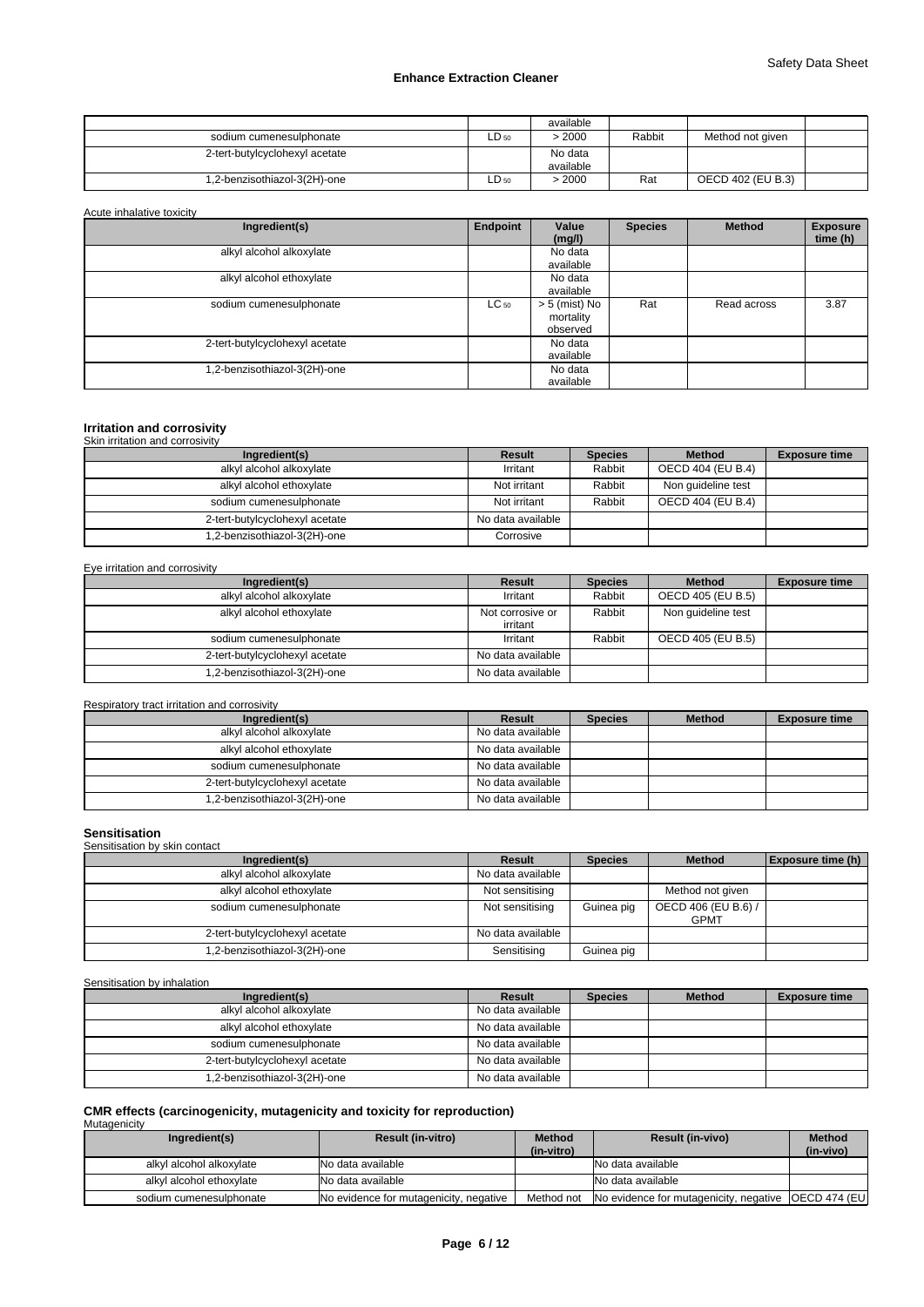|                                | ltest results                                                            | given   | test results      | B.12 |
|--------------------------------|--------------------------------------------------------------------------|---------|-------------------|------|
| 2-tert-butylcyclohexyl acetate | <b>No data available</b>                                                 |         | No data available |      |
| 1.2-benzisothiazol-3(2H)-one   | [No evidence for mutagenicity, negative   OECD 471 (EU No data available |         |                   |      |
|                                | test results                                                             | B.12/13 |                   |      |

**Carcinogenicity** 

| Ingredient(s)                  | <b>Effect</b>                                          |
|--------------------------------|--------------------------------------------------------|
| alkyl alcohol alkoxylate       | No data available                                      |
| alkyl alcohol ethoxylate       | No data available                                      |
| sodium cumenesulphonate        | No evidence for carcinogenicity, negative test results |
| 2-tert-butylcyclohexyl acetate | No data available                                      |
| 1.2-benzisothiazol-3(2H)-one   | No data available                                      |

# Toxicity for reproduction

| Ingredient(s)                     | <b>Endpoint</b> | <b>Specific effect</b> | Value<br>$(mg/kg$ bw/d) | <b>Species</b> | <b>Method</b>         | <b>Exposure</b><br>time | <b>Remarks and other effects</b><br>reported        |
|-----------------------------------|-----------------|------------------------|-------------------------|----------------|-----------------------|-------------------------|-----------------------------------------------------|
| alkyl alcohol alkoxylate          |                 |                        | No data<br>available    |                |                       |                         |                                                     |
| alkyl alcohol ethoxylate          |                 |                        | No data<br>available    |                |                       |                         |                                                     |
| sodium<br>cumenesulphonate        | <b>NOAEL</b>    | Teratogenic effects    | >936                    | Rat            | Non quideline<br>test |                         | No known significant effects or<br>critical hazards |
| 2-tert-butylcyclohexyl<br>acetate |                 |                        | No data<br>available    |                |                       |                         |                                                     |
| 1,2-benzisothiazol-3(2H<br>-one   |                 |                        | No data<br>available    |                |                       |                         |                                                     |

# **Repeated dose toxicity** Sub-acute or sub-chronic oral toxicity

| Ingredient(s)                  | Endpoint     | Value                | <b>Species</b> | <b>Method</b>                |                    | Exposure Specific effects and organs |
|--------------------------------|--------------|----------------------|----------------|------------------------------|--------------------|--------------------------------------|
|                                |              | (mg/kg bw/d)         |                |                              | $ time$ (days) $ $ | affected                             |
| alkyl alcohol alkoxylate       |              | No data<br>available |                |                              |                    |                                      |
| alkyl alcohol ethoxylate       |              | No data<br>available |                |                              |                    |                                      |
| sodium cumenesulphonate        | <b>NOAEL</b> | 763 - 3534           | Rat            | <b>OECD 408 (EU)</b><br>B.26 |                    | No effects observed                  |
| 2-tert-butylcyclohexyl acetate |              | No data<br>available |                |                              |                    |                                      |
| 1,2-benzisothiazol-3(2H)-one   |              | No data<br>available |                |                              |                    |                                      |

# Sub-chronic dermal toxicity

| Ingredient(s)                  | Endpoint | Value                | <b>Species</b> | <b>Method</b> |             | Exposure Specific effects and organs |
|--------------------------------|----------|----------------------|----------------|---------------|-------------|--------------------------------------|
|                                |          | (mg/kg bw/d)         |                |               | time (days) | affected                             |
| alkyl alcohol alkoxylate       |          | No data<br>available |                |               |             |                                      |
| alkyl alcohol ethoxylate       |          | No data<br>available |                |               |             |                                      |
| sodium cumenesulphonate        |          | No data<br>available |                |               |             |                                      |
| 2-tert-butylcyclohexyl acetate |          | No data<br>available |                |               |             |                                      |
| 1,2-benzisothiazol-3(2H)-one   |          | No data<br>available |                |               |             |                                      |

# Sub-chronic inhalation toxicity

| Ingredient(s)                  | Endpoint | Value                | <b>Species</b> | <b>Method</b> |             | <b>Exposure Specific effects and organs</b> |
|--------------------------------|----------|----------------------|----------------|---------------|-------------|---------------------------------------------|
|                                |          | (mg/kg bw/d)         |                |               | time (days) | affected                                    |
| alkyl alcohol alkoxylate       |          | No data<br>available |                |               |             |                                             |
| alkyl alcohol ethoxylate       |          | No data<br>available |                |               |             |                                             |
| sodium cumenesulphonate        |          | No data<br>available |                |               |             |                                             |
| 2-tert-butylcyclohexyl acetate |          | No data<br>available |                |               |             |                                             |
| 1,2-benzisothiazol-3(2H)-one   |          | No data<br>available |                |               |             |                                             |

# Chronic toxicity

| Ingredient(s)            | <b>Exposure</b> | Endpoint | Value                                            | <b>Species</b> | <b>Method</b> | <b>Exposure</b> | Specific effects and | <b>Remark</b> |
|--------------------------|-----------------|----------|--------------------------------------------------|----------------|---------------|-----------------|----------------------|---------------|
|                          | route           |          | $\left \frac{\text{mg}}{\text{kg}}\right $ bw/d) |                |               | time            | organs affected      |               |
| alkyl alcohol alkoxylate |                 |          | No data                                          |                |               |                 |                      |               |
|                          |                 |          | available                                        |                |               |                 |                      |               |
| alkyl alcohol ethoxylate |                 |          | No data                                          |                |               |                 |                      |               |
|                          |                 |          | available                                        |                |               |                 |                      |               |
| sodium                   |                 |          | No data                                          |                |               |                 |                      |               |
| cumenesulphonate         |                 |          | available                                        |                |               |                 |                      |               |
| 2-tert-butylcyclohexyl   |                 |          | No data                                          |                |               |                 |                      |               |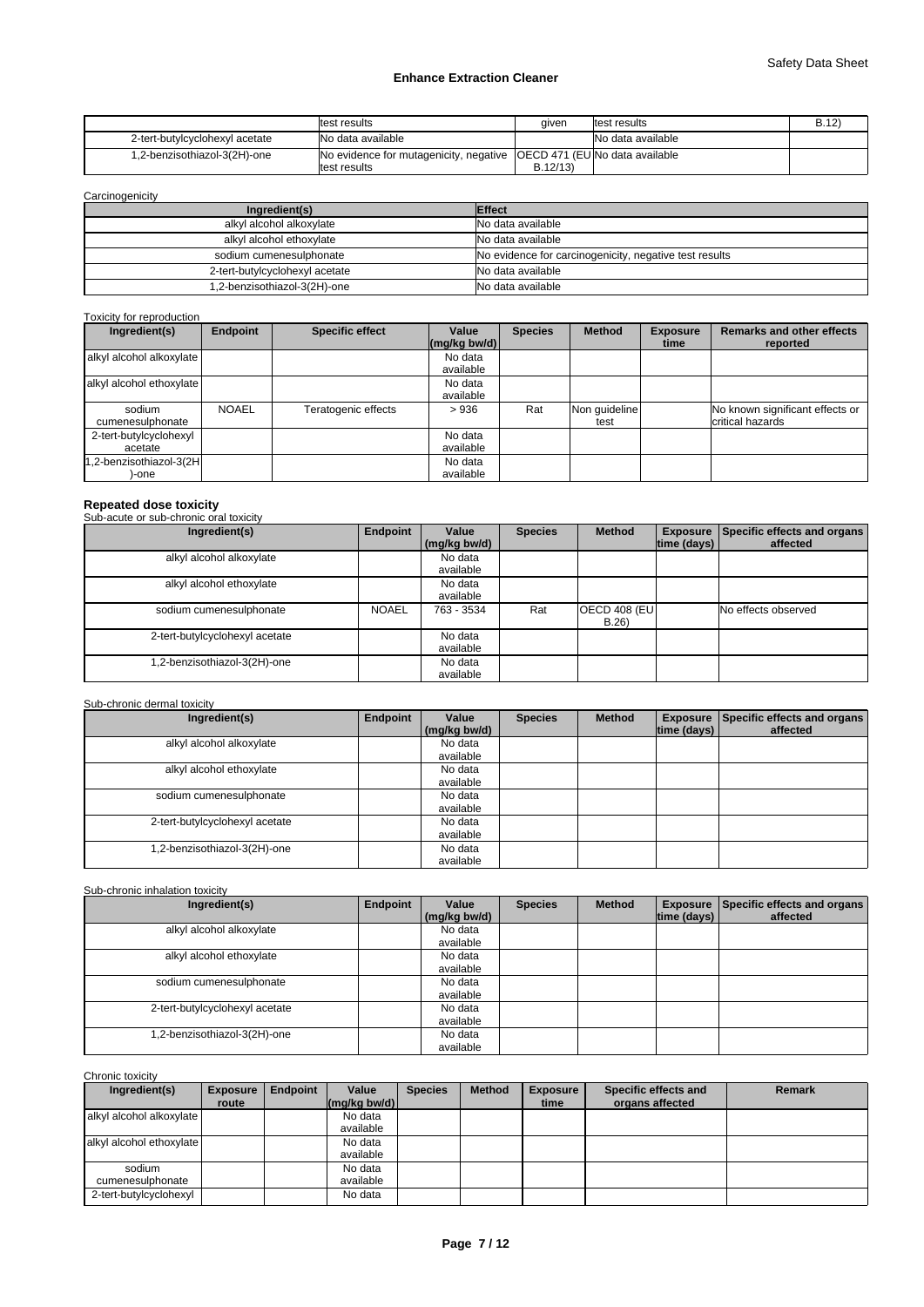| acetate                                                                       |  | .<br>available                  |  |  |  |
|-------------------------------------------------------------------------------|--|---------------------------------|--|--|--|
| .-3(2HL<br>$\overline{11}$<br>zisothiazol-1<br>$h^{\text{nr}}$<br>1. L-NG 11. |  | $\ddot{\phantom{0}}$<br>No data |  |  |  |
| )-one                                                                         |  | $\cdots$<br>available           |  |  |  |

STOT-single exposure

| Ingredient(s)                  | Affected organ(s) |
|--------------------------------|-------------------|
| alkyl alcohol alkoxylate       | No data available |
| alkyl alcohol ethoxylate       | No data available |
| sodium cumenesulphonate        | Not applicable    |
| 2-tert-butylcyclohexyl acetate | No data available |
| 1,2-benzisothiazol-3(2H)-one   | No data available |

### STOT-repeated exposure

| Ingredient(s)                  | Affected organ(s) |
|--------------------------------|-------------------|
| alkyl alcohol alkoxylate       | No data available |
| alkyl alcohol ethoxylate       | No data available |
| sodium cumenesulphonate        | Not applicable    |
| 2-tert-butylcyclohexyl acetate | No data available |
| 1,2-benzisothiazol-3(2H)-one   | No data available |

### **Aspiration hazard**

Substances with an aspiration hazard (H304), if any, are listed in section 3. If relevant, see section 9 for dynamic viscosity and relative density of the product.

# **Potential adverse health effects and symptoms**

Effects and symptoms related to the product, if any, are listed in subsection 4.2.

# **SECTION 12: Ecological information**

### **12.1 Toxicity**

No data is available on the mixture.

Substance data, where relevant and available, are listed below:

# **Aquatic short-term toxicity** Aquatic short-term toxicity - fish

| Ingredient(s)                  | Endpoint  | Value<br>(mg/l)      | <b>Species</b> | <b>Method</b>      | <b>Exposure</b><br>time (h) |
|--------------------------------|-----------|----------------------|----------------|--------------------|-----------------------------|
| alkyl alcohol alkoxylate       | $LC_{50}$ | $1 - 10$             | Leuciscus idus | Method not given   | 48                          |
| alkyl alcohol ethoxylate       | $LC_{50}$ | 1 - 10               | Leuciscus idus | Method not given   | 96                          |
| sodium cumenesulphonate        | $LC_{50}$ | >1000                | Fish           | EPA-OPPTS 850.1075 | 96                          |
| 2-tert-butylcyclohexyl acetate |           | No data<br>available |                |                    |                             |
| .2-benzisothiazol-3(2H)-one    |           | No data<br>available |                |                    |                             |

Aquatic short-term toxicity - crustacea

| Ingredient(s)                  | Endpoint | Value<br>(mg/l)      | <b>Species</b>          | <b>Method</b>     | <b>Exposure</b><br>time (h) |
|--------------------------------|----------|----------------------|-------------------------|-------------------|-----------------------------|
| alkyl alcohol alkoxylate       | EC 50    | $-10$                | Not specified           | Method not given  | 48                          |
| alkyl alcohol ethoxylate       |          | No data<br>available |                         |                   |                             |
| sodium cumenesulphonate        | EC 50    | >100                 | Daphnia<br>magna Straus | OECD 202 (EU C.2) | 48                          |
| 2-tert-butylcyclohexyl acetate |          | No data<br>available |                         |                   |                             |
| .2-benzisothiazol-3(2H)-one    |          | No data<br>available |                         |                   |                             |

Aquatic short-term toxicity - algae

| Ingredient(s)                  | Endpoint | Value     | <b>Species</b> | <b>Method</b>                    | <b>Exposure</b>          |
|--------------------------------|----------|-----------|----------------|----------------------------------|--------------------------|
|                                |          | (mg/l)    |                |                                  | time (h)                 |
| alkyl alcohol alkoxylate       |          | No data   |                |                                  | $\overline{\phantom{0}}$ |
|                                |          | available |                |                                  |                          |
| alkyl alcohol ethoxylate       |          | No data   |                |                                  |                          |
|                                |          | available |                |                                  |                          |
| sodium cumenesulphonate        | EC 50    | > 230     |                | Not specified EPA OPPTS 850.5400 | 96                       |
| 2-tert-butylcyclohexyl acetate |          | No data   |                |                                  |                          |
|                                |          | available |                |                                  |                          |
| .2-benzisothiazol-3(2H)-one    |          | No data   |                |                                  |                          |
|                                |          | available |                |                                  |                          |

| Aquatic short-term toxicity<br>marine species |          |        |         |               |                 |  |
|-----------------------------------------------|----------|--------|---------|---------------|-----------------|--|
| Ingredient(s)                                 | Endpoint | Value  | Species | <b>Method</b> | <b>Exposure</b> |  |
|                                               |          | (mg/l) |         |               | Itime (davs)    |  |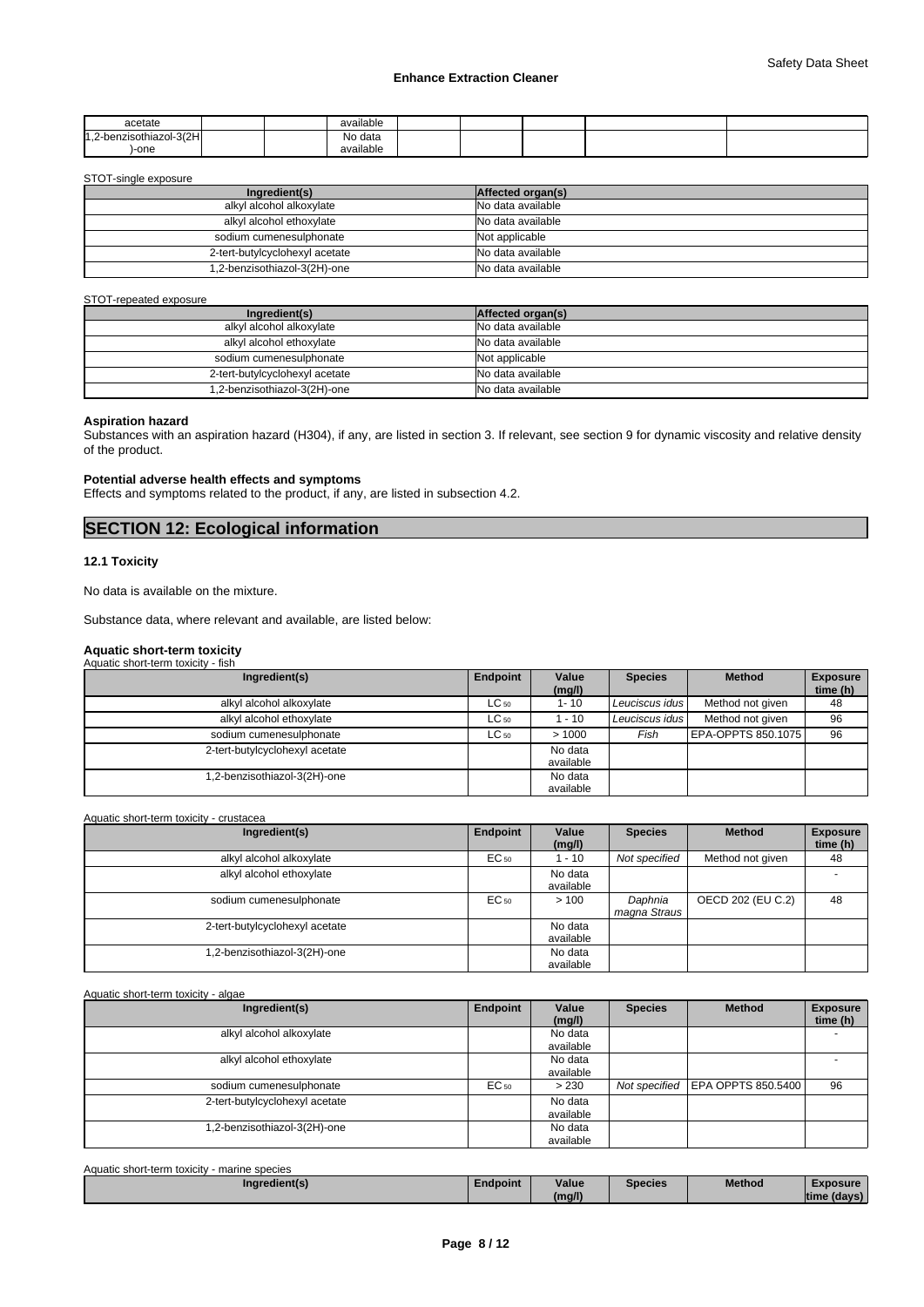| alkyl alcohol alkoxylate       | No data<br>available                             |
|--------------------------------|--------------------------------------------------|
| alkyl alcohol ethoxylate       | No data<br>$\overline{\phantom{0}}$<br>available |
| sodium cumenesulphonate        | No data<br>-<br>available                        |
| 2-tert-butylcyclohexyl acetate | No data<br>available                             |
| 1,2-benzisothiazol-3(2H)-one   | No data<br>available                             |

| Impact on sewage plants - toxicity to bacteria |                      |                      |                     |                     |                         |
|------------------------------------------------|----------------------|----------------------|---------------------|---------------------|-------------------------|
| Ingredient(s)                                  | Endpoint             | Value<br>(mg/l)      | <b>Inoculum</b>     | <b>Method</b>       | <b>Exposure</b><br>time |
| alkyl alcohol alkoxylate                       | $EC_{10}$            | >1000                | Activated<br>sludge | DEV-L <sub>2</sub>  |                         |
| alkyl alcohol ethoxylate                       | $EC_{10}$            | > 5000               | Activated<br>sludge | DEV-L <sub>2</sub>  |                         |
| sodium cumenesulphonate                        | $Er$ C <sub>50</sub> | >1000                | Bacteria            | OECD <sub>209</sub> | 3 hour(s)               |
| 2-tert-butylcyclohexyl acetate                 |                      | No data<br>available |                     |                     |                         |
| 1,2-benzisothiazol-3(2H)-one                   | $EC_{20}$            | 3.3                  | Activated<br>sludge | OECD 209            | 3 hour(s)               |

# **Aquatic long-term toxicity** Aquatic long-term toxicity - fish

| Ingredient(s)                  | Endpoint | Value<br>(mg/l)      | <b>Species</b> | <b>Method</b> | <b>Exposure</b><br>time | <b>Effects observed</b> |
|--------------------------------|----------|----------------------|----------------|---------------|-------------------------|-------------------------|
| alkyl alcohol alkoxylate       |          | No data<br>available |                |               |                         |                         |
| alkyl alcohol ethoxylate       |          | No data<br>available |                |               |                         |                         |
| sodium cumenesulphonate        |          | No data<br>available |                |               |                         |                         |
| 2-tert-butylcyclohexyl acetate |          | No data<br>available |                |               |                         |                         |
| 1,2-benzisothiazol-3(2H)-one   |          | No data<br>available |                |               |                         |                         |

## Aquatic long-term toxicity - crustacea

| Ingredient(s)                  | Endpoint | Value<br>(mg/l)      | <b>Species</b> | <b>Method</b> | <b>Exposure</b><br>time | <b>Effects observed</b> |
|--------------------------------|----------|----------------------|----------------|---------------|-------------------------|-------------------------|
| alkyl alcohol alkoxylate       |          | No data<br>available |                |               |                         |                         |
| alkyl alcohol ethoxylate       |          | No data<br>available |                |               |                         |                         |
| sodium cumenesulphonate        |          | No data<br>available |                |               |                         |                         |
| 2-tert-butylcyclohexyl acetate |          | No data<br>available |                |               |                         |                         |
| .2-benzisothiazol-3(2H)-one    |          | No data<br>available |                |               |                         |                         |

## Aquatic toxicity to other aquatic benthic organisms, including sediment-dwelling organisms, if available:

| Ingredient(s)                  | Endpoint | Value<br>(mg/kg dw<br>sediment) | <b>Species</b> | <b>Method</b> | <b>Exposure</b><br>time (days) | <b>Effects observed</b> |
|--------------------------------|----------|---------------------------------|----------------|---------------|--------------------------------|-------------------------|
| alkyl alcohol alkoxylate       |          | No data<br>available            |                |               |                                |                         |
| alkyl alcohol ethoxylate       |          | No data<br>available            |                |               |                                |                         |
| sodium cumenesulphonate        |          | No data<br>available            |                |               |                                |                         |
| 2-tert-butylcyclohexyl acetate |          | No data<br>available            |                |               |                                |                         |
| .2-benzisothiazol-3(2H)-one    |          | No data<br>available            |                |               |                                |                         |

**Terrestrial toxicity** Terrestrial toxicity - soil invertebrates, including earthworms, if available:

| Ingredient(s)            | Endpoint | Value<br>(mg/kg dw<br>soil) | <b>Species</b> | <b>Method</b> | <b>Exposure</b><br> time (days) | <b>Effects observed</b> |
|--------------------------|----------|-----------------------------|----------------|---------------|---------------------------------|-------------------------|
| alkyl alcohol alkoxylate |          | No data<br>available        |                |               | $\overline{\phantom{a}}$        |                         |
| alkyl alcohol ethoxylate |          | No data<br>available        |                |               |                                 |                         |
| sodium cumenesulphonate  |          | No data<br>available        |                |               | $\overline{\phantom{a}}$        |                         |

Terrestrial toxicity - plants, if available: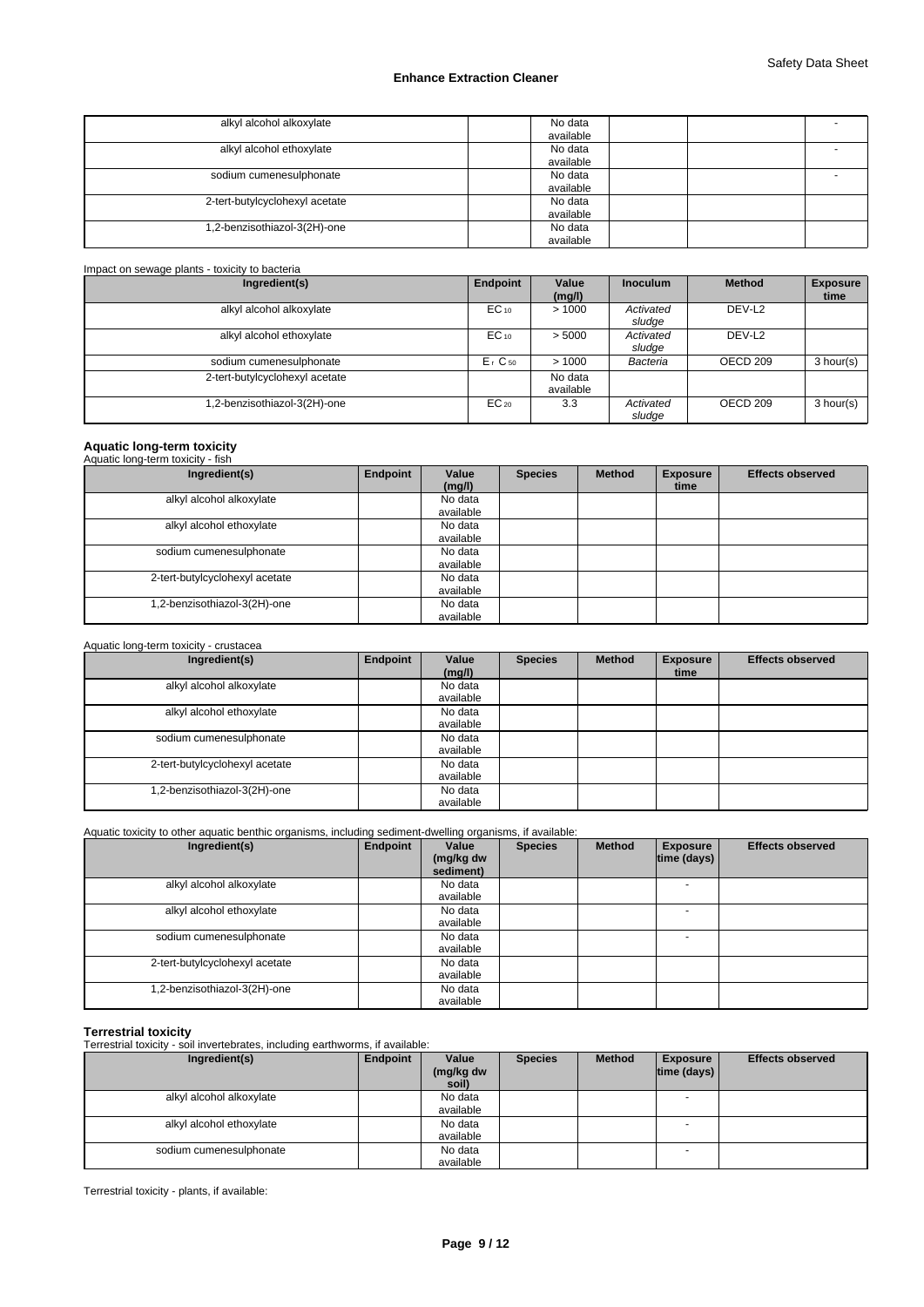| Ingredient(s)            | Endpoint | Value<br>(mg/kg dw<br>soil) | <b>Species</b> | <b>Method</b> | <b>Exposure</b><br> time (days) | <b>Effects observed</b> |
|--------------------------|----------|-----------------------------|----------------|---------------|---------------------------------|-------------------------|
| alkyl alcohol alkoxylate |          | No data<br>available        |                |               | $\overline{\phantom{a}}$        |                         |
| alkyl alcohol ethoxylate |          | No data<br>available        |                |               |                                 |                         |
| sodium cumenesulphonate  |          | No data<br>available        |                |               | - -                             |                         |

## Terrestrial toxicity - birds, if available:

| Ingredient(s)            | Endpoint | Value     | <b>Species</b> | <b>Method</b> | <b>Exposure</b> | <b>Effects observed</b> |
|--------------------------|----------|-----------|----------------|---------------|-----------------|-------------------------|
|                          |          |           |                |               | time (days)     |                         |
| alkyl alcohol alkoxylate |          | No data   |                |               |                 |                         |
|                          |          | available |                |               |                 |                         |
| alkyl alcohol ethoxylate |          | No data   |                |               |                 |                         |
|                          |          | available |                |               |                 |                         |
| sodium cumenesulphonate  |          | No data   |                |               |                 |                         |
|                          |          | available |                |               |                 |                         |

### Terrestrial toxicity - beneficial insects, if available:

| Ingredient(s)            | Endpoint | Value<br>(mg/kg dw<br>soil) | <b>Species</b> | <b>Method</b> | <b>Exposure</b><br> time (days) | <b>Effects observed</b> |
|--------------------------|----------|-----------------------------|----------------|---------------|---------------------------------|-------------------------|
| alkyl alcohol alkoxylate |          | No data<br>available        |                |               | $\overline{\phantom{a}}$        |                         |
| alkyl alcohol ethoxylate |          | No data<br>available        |                |               |                                 |                         |
| sodium cumenesulphonate  |          | No data<br>available        |                |               |                                 |                         |

# Terrestrial toxicity - soil bacteria, if available:

| Ingredient(s)            | Endpoint | Value<br>(mg/kg dw<br>soil) | <b>Species</b> | <b>Method</b> | <b>Exposure</b><br> time (days) | <b>Effects observed</b> |
|--------------------------|----------|-----------------------------|----------------|---------------|---------------------------------|-------------------------|
| alkyl alcohol alkoxylate |          | No data<br>available        |                |               | $\overline{\phantom{a}}$        |                         |
| alkyl alcohol ethoxylate |          | No data<br>available        |                |               |                                 |                         |
| sodium cumenesulphonate  |          | No data<br>available        |                |               |                                 |                         |

# **12.2 Persistence and degradability**

**Abiotic degradation** Abiotic degradation - photodegradation in air, if available:

Abiotic degradation - hydrolysis, if available:

Abiotic degradation - other processes, if available:

### **Biodegradation**

# Ready biodegradability - aerobic conditions

| Ingredient(s)                  | <b>Inoculum</b> | Analytical       | DT 50                      | <b>Method</b>         | <b>Evaluation</b>                           |
|--------------------------------|-----------------|------------------|----------------------------|-----------------------|---------------------------------------------|
|                                |                 | method           |                            |                       |                                             |
| alkyl alcohol alkoxylate       |                 |                  | $>60%$ in 28<br>day(s)     | OECD 301F             | Readily biodegradable                       |
| alkyl alcohol ethoxylate       |                 | $CO2$ production | > 60 % in 28<br>day(s)     |                       | Method not given Readily biodegradable      |
| sodium cumenesulphonate        |                 | $CO2$ production | 103 - 109% in 28<br>day(s) | OECD 301B             | Readily biodegradable                       |
| 2-tert-butylcyclohexyl acetate |                 |                  |                            |                       | Method not given Not readily biodegradable. |
| 1,2-benzisothiazol-3(2H)-one   |                 |                  |                            | Weight of<br>evidence | Not readily biodegradable.                  |

Ready biodegradability - anaerobic and marine conditions, if available:

### Degradation in relevant environmental compartments, if available:

| Ingredient(s)                | Medium & Type             | Analvtical<br>method | <b>DT</b> 50 | <b>Method</b> | <b>Evaluation</b> |
|------------------------------|---------------------------|----------------------|--------------|---------------|-------------------|
| 1.2-benzisothiazol-3(2H)-one | <b>I</b> Sewage treatment | Primary              | 90%          | OECD 303A     | Biodegradable     |
|                              | plant simulation          | degradation          |              |               |                   |

### **12.3 Bioaccumulative potential Partition coefficient n-octa**

| Partition coemcient n-octanol/water (log Kow) |                   |                  |                             |        |  |  |  |
|-----------------------------------------------|-------------------|------------------|-----------------------------|--------|--|--|--|
| Ingredient(s)                                 | Value             | <b>Method</b>    | <b>Evaluation</b>           | Remark |  |  |  |
| alkyl alcohol alkoxylate                      | No data available |                  |                             |        |  |  |  |
| alkyl alcohol ethoxylate                      | No data available |                  | No bioaccumulation expected |        |  |  |  |
| sodium cumenesulphonate                       |                   | Method not given | No bioaccumulation expected |        |  |  |  |
| 2-tert-butylcyclohexyl acetate                | No data available |                  |                             |        |  |  |  |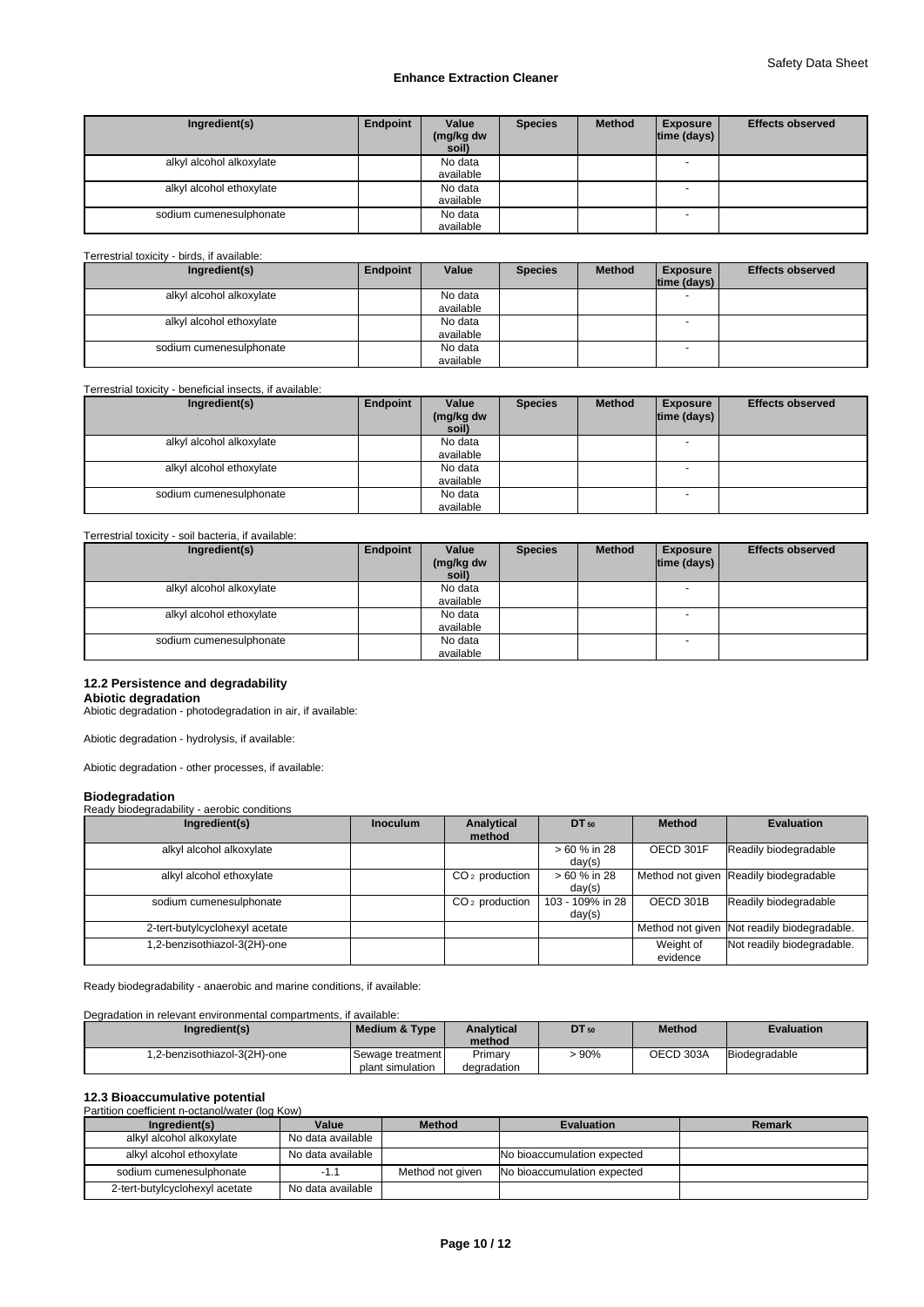| niazol-3(2H)-one<br>-benzisothiazol·<br>י וסט<br>. | $\sim$ | $\sim$<br>$\cdot$<br>℩⊢<br>10.<br>∟ບ∟<br>$\sim$ $\sim$ $\sim$ $\sim$ $\sim$ $\sim$ | expected<br>bioaccumulation<br>. |  |
|----------------------------------------------------|--------|------------------------------------------------------------------------------------|----------------------------------|--|

 $\mathsf{h}$ ontration factor (BCF)

| Ingredient(s)                                | Value             | <b>Species</b> | <b>Method</b> | <b>Evaluation</b> | Remark |
|----------------------------------------------|-------------------|----------------|---------------|-------------------|--------|
| alkyl alcohol alkoxylate   No data available |                   |                |               |                   |        |
| alkyl alcohol ethoxylate No data available   |                   |                |               |                   |        |
| sodium<br>cumenesulphonate                   | No data available |                |               |                   |        |
| 2-tert-butylcyclohexyl<br>acetate            | No data available |                |               |                   |        |
| 1,2-benzisothiazol-3(2H<br>)-one             | 6.95              |                | OECD 305      |                   |        |

### **12.4 Mobility in soil**

| Adsorption/Desorption to soil or sediment |                                      |                                                  |               |                       |                                     |
|-------------------------------------------|--------------------------------------|--------------------------------------------------|---------------|-----------------------|-------------------------------------|
| Ingredient(s)                             | Adsorption<br>coefficient<br>Log Koc | <b>Desorption</b><br>coefficient<br>Log Koc(des) | <b>Method</b> | Soil/sediment<br>type | <b>Evaluation</b>                   |
| alkyl alcohol alkoxylate                  | No data available                    |                                                  |               |                       |                                     |
| alkyl alcohol ethoxylate                  | No data available                    |                                                  |               |                       | Potential for adsorption to<br>soil |
| sodium cumenesulphonate                   | No data available                    |                                                  |               |                       |                                     |
| 2-tert-butylcyclohexyl acetate            | No data available                    |                                                  |               |                       |                                     |
| 1,2-benzisothiazol-3(2H)-one              | No data available                    |                                                  |               |                       |                                     |

### **12.5 Results of PBT and vPvB assessment**

Substances that fulfill the criteria for PBT/vPvB, if any, are listed in section 3.

### **12.6 Other adverse effects**

No other adverse effects known.

# **SECTION 13: Disposal considerations**

### **13.1 Waste treatment methods**

**Waste from residues / unused products:** The concentrated contents or contaminated packaging should be disposed of by a certified handler or according to the site permit. Release of waste to sewers is discouraged. The cleaned packaging material is suitable for energy recovery or recycling in line with local legislation. **European Waste Catalogue:** 20 01 30 - detergents other than those mentioned in 20 01 29.

**Empty packaging**

Dispose of observing national or local regulations. **Suitable cleaning agents:** Water, if necessary with cleaning agent.

# **SECTION 14: Transport information**

**Land transport (ADR/RID), Sea transport (IMDG), Air transport (ICAO-TI / IATA-DGR)** 

**14.1 UN number:** Non-dangerous goods

- **14.2 UN proper shipping name:** Non-dangerous goods
- **14.3 Transport hazard class(es):** Non-dangerous goods

**Class:** -

**14.4 Packing group:** Non-dangerous goods

**14.5 Environmental hazards:** Non-dangerous goods

**14.6 Special precautions for user:** Non-dangerous goods

**14.7 Transport in bulk according to Annex II of MARPOL and the IBC Code:** Non-dangerous goods

# **SECTION 15: Regulatory information**

### **15.1 Safety, health and environmental regulations/legislation specific for the substance or mixture**

### **EU regulations:**

• Regulation (EC) No 1272/2008 - CLP

•Regulation(EC)No.1907/2006-REACH

• Regulation (EC) No. 648/2004 - Detergents regulation

# **Authorisations or restrictions (Regulation (EC) No 1907/2006, Title VII respectively Title VIII):** Not applicable.

| Ingredients according to EC Detergents Regulation 648/2004                 |           |  |
|----------------------------------------------------------------------------|-----------|--|
| non-ionic surfactants                                                      | $5 - 15%$ |  |
| polycarboxylates, soap                                                     | < 5%      |  |
| perfumes, Hexyl Cinnamal, Butylphenyl Methylpropional, Benzisothiazolinone |           |  |

The surfactant(s) contained in this preparation complies(comply) with the biodegradability criteria as laid down in Regulation (EC) No. 648/2004 on detergents. Data to support this assertion are held at the disposal of the competent authorities of the Member States and will be